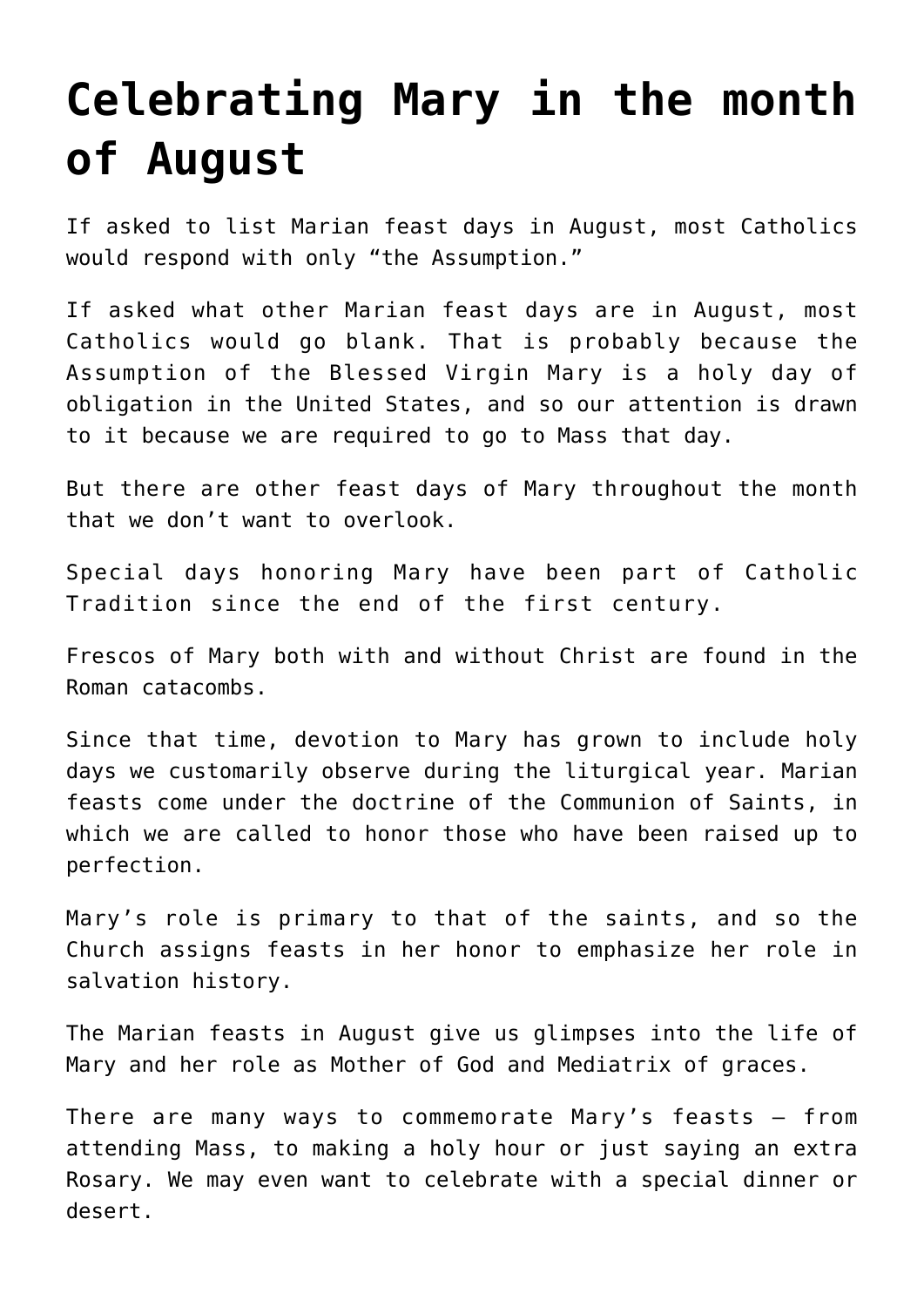# **Aug. 2**

## **Our Lady of the Angels**

On this day we commemorate the dedication of the church of Portuincula (little portion of land), near Assisi, Italy. During St. Francis' life, there stood at this place a small ancient church that dated back to the sixth century. St. Francis loved this church because it was there that he recognized his vocation.

In 1211, St. Francis acquired the church from the Benedictines, repaired it and made it the first church of the Franciscan Order. Since wonderful angelic voices frequently were heard there, it was called Our Lady of the Angels. Five years later, St. Francis received the Portuincula Indulgence from Pope Honorius as a gift for the chapel's dedication. On his deathbed, St. Francis placed the church into the special care of his fellow Franciscans, and in the 16th century, the little chapel was enshrined as the Basilica of St. Mary of the Angels. In 1921, Pope Benedict XV gave the privilege of the indulgence to all visitors for one year, and later legislation granted the indulgence to all the faithful on Aug. 2 of each year (or on the following Sunday) with permission of the local bishop.

# **Aug. 5**

#### **Our Lady of the Snows**

This day marks the Dedication of St. Mary Major Basilica in Rome, also known as Our Lady of the Snows. The memorial commemorates the dedication of the basilica originally erected on the Esquiline Hill in Rome by Pope Liberius in the fourth century. Some years later, Pope St. Sixtus III dedicated the church to Our Lady because the divine motherhood of Mary had just been proclaimed as an article of faith during the Council of Ephesus. The Basilica of St. Mary Major is the most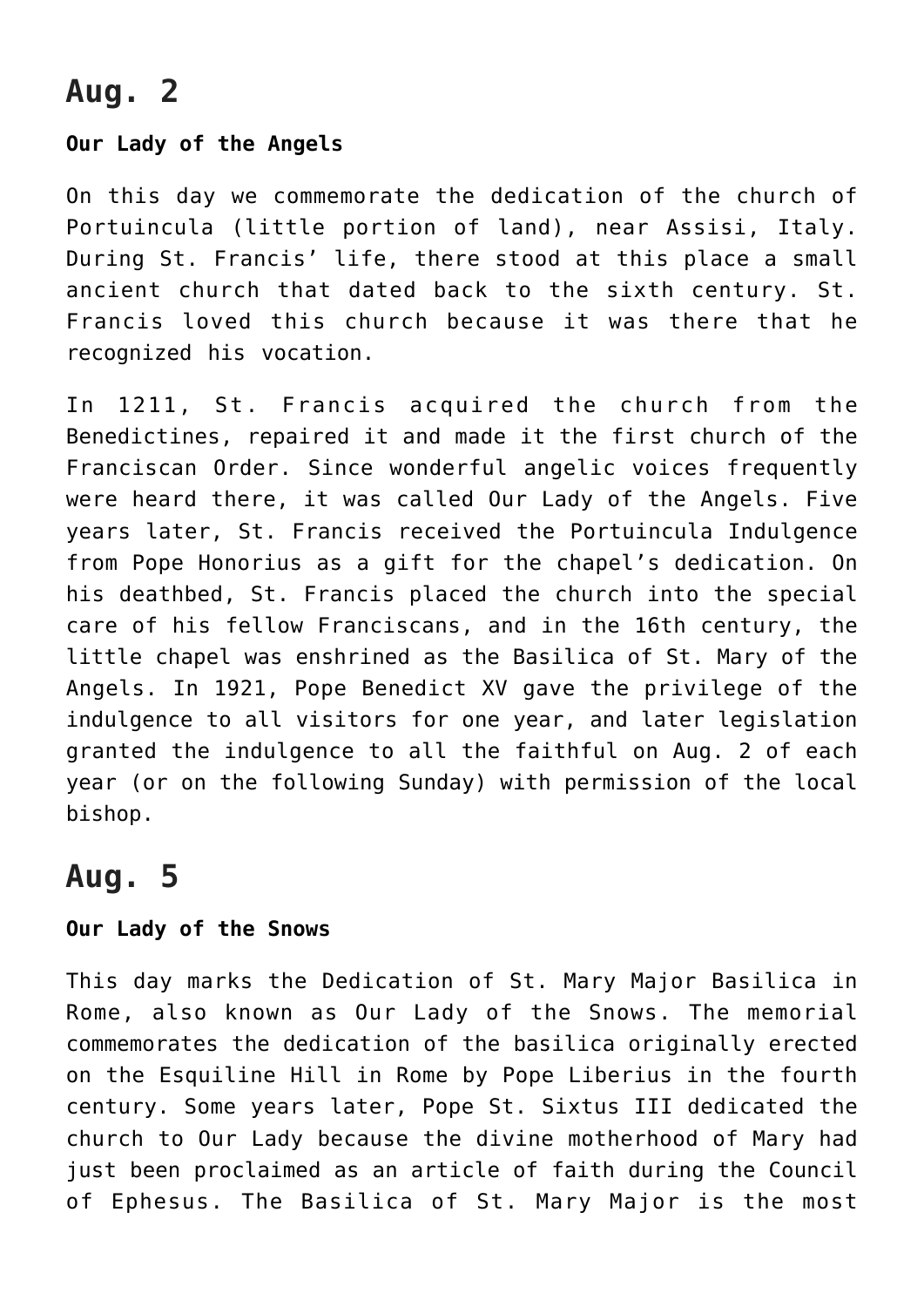significant Marian cathedral in the Western world.

### **Celebrating Saints**

## *In the 1963 document Sacrosanctum Concilium ("Constitution on the Sacred Liturgy"), the Second Vatican Council outlined the reasons behind the Church's celebration of the feasts of saints.*

"By celebrating the passage of these saints from earth to heaven the Church proclaims the paschal mystery achieved in the saints who have suffered and been glorified with Christ; she proposes them to the faithful as examples drawing all to the Father through Christ, and through their merits she pleads for God's favors" (No. 104). "In celebrating this annual cycle of Christ's mysteries, holy

Church honors with special love the Blessed Mary, Mother of God, who is joined by an inseparable bond to the saving work of her Son. In her the Church holds up and admires the most excellent fruit of the redemption, and joyfully contemplates, as in a faultless model, that which she herself desires and hopes wholly to be" (No. 103).

The title Our Lady of the Snows dates back to a legend of the Middle Ages that tells us of a rich, childless couple who wanted to make Mary the heiress of their fortune. They prayed continuously in order to discover Mary's wish for them.

On the night of Aug. 4, the Blessed Virgin made her wish known to both the couple and Pope Liberius — she wanted a shrine built on the spot on the Esquiline Hill that they would see covered with snow the next morning. Accompanied by clergy and laity, the pope walked in procession to the spot and found a site covered with snow, in spite of the intense heat of August in Rome. Pope Liberius immediately ordered the building of the Marian church on that spot.

Pope St. Sixtus III had the original church replaced by a newer, larger one in 432, and observation of the feast of Our Lady of the Snows began in that church in 435. Henceforth, the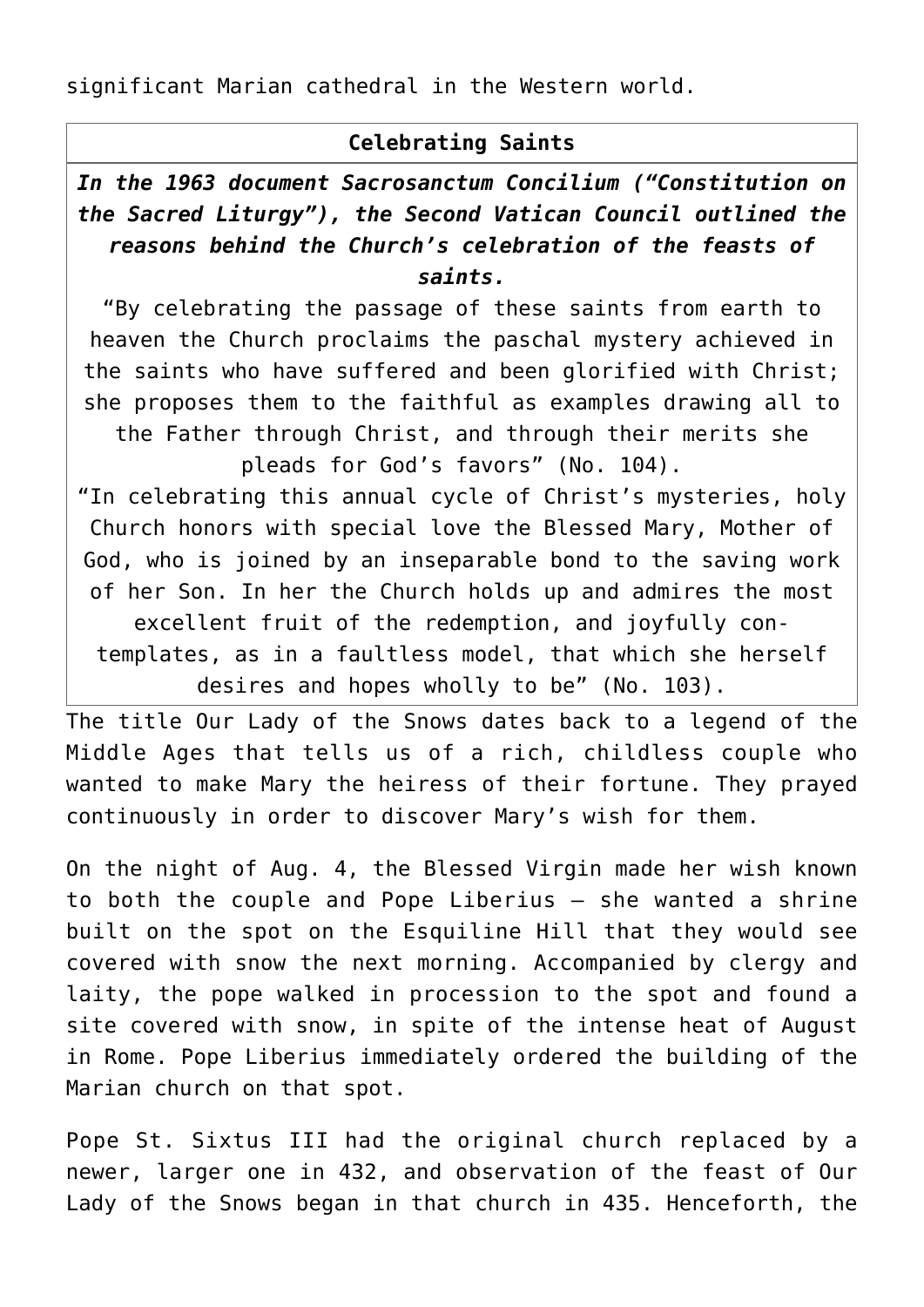feast was extended to all of Rome, and in 1568, Pope Pius V extended it to the universal Church.

Inside the basilica is one of the most ancient pictures of Mary, *Salus Populi Romani* ("Salvation of the Roman People"), which Pope Francis has visited several times since his election.

Tradition attributes the picture to St. Luke and replicas of it have spread throughout the world. It also is installed as an image of grace in Ingolstadt, Germany, under the title "Mother Thrice Admirable."

## **Aug. 13**

#### **Our Lady, Refuge of Sinners**

This feast dates back to the time of St. Germanus of Constantinople in the eighth century.

This title depicts Mary as the New Eve. Eve was the instrument for the fall of humans into original sin and their subsequent suffering. Mary, on the other hand is the instrument for the salvation of humans and their healing by her agreement to become the mother of the Redeemer.

Mary's position as Jesus' mother gives her special intercessory abilities, particularly in interceding for his mercy for sinners.

## **Aug. 15**

#### **The Assumption of the Blessed Virgin Mary**

As far back as the fifth century, the Church in Jerusalem celebrated a feast of Mary on Aug. 15, which became known in the Eastern Church as "the day on which Holy Mary expired." In the seventh century it was introduced to the Western Church as the Assumption of the Blessed Virgin Mary. It's one of the